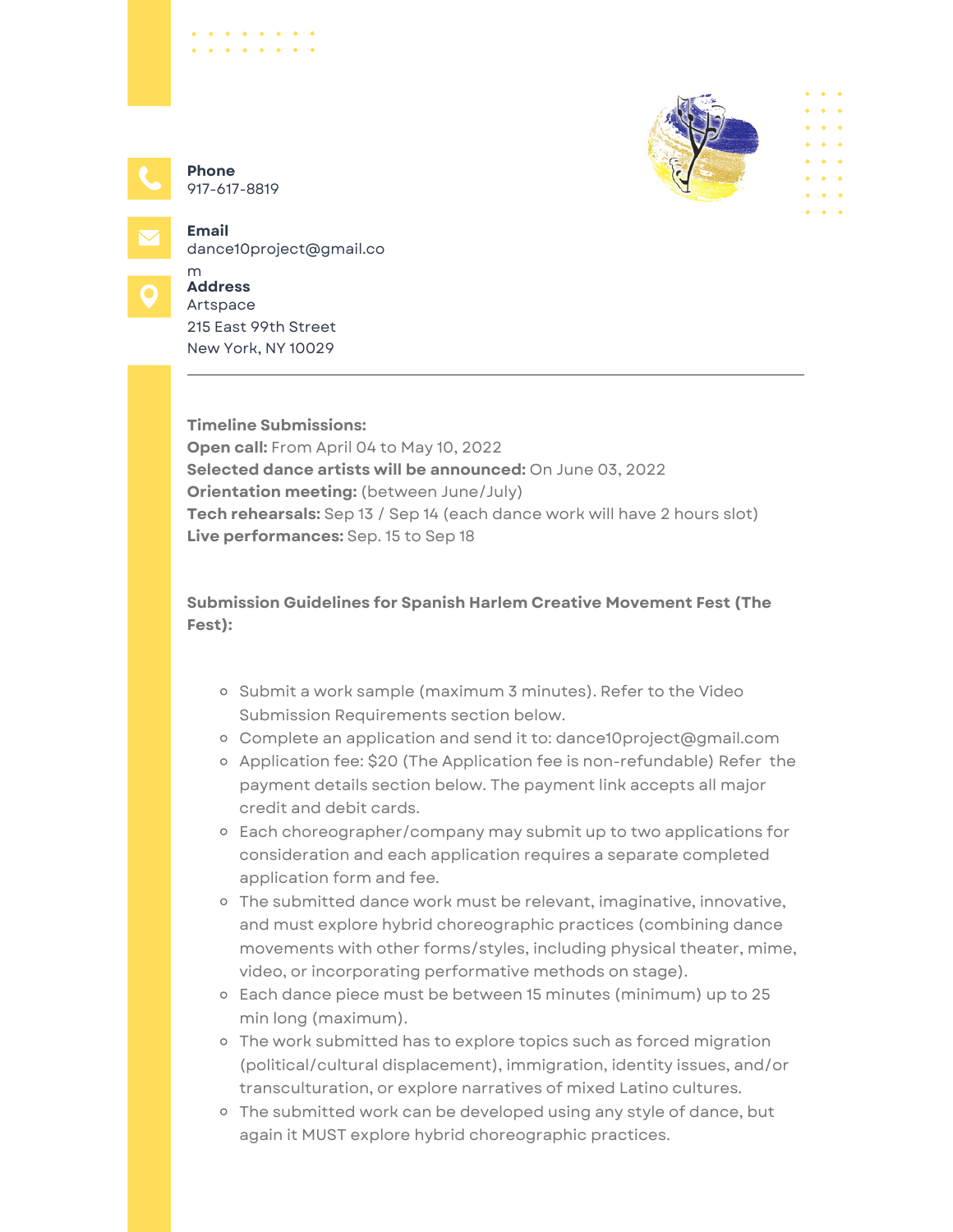- We encourage all choreographers to present new works, however it could be a dance piece that has not been presented in NYC; we encourage you to invite your audience!
- o There is not limit on the number of dancers/performers in your piece... But keep in mind the size of the stage: Stage measures 26 feet long x 16 feet wide.
- o If selected, the Fest will be allowed to use the information and materials submitted in the artist's application for promotional purposes.
- All artists participating in the Spanish Harlem Creative Movement Fest (The Fest) must be fully vaccinated for COVID 19 by tech week. Refer to COVID vaccination section below.

## **Video submissions requirements:**

 $\mathbf{A} = \mathbf{A} \mathbf{A} + \mathbf{A} \mathbf{A} + \mathbf{A} \mathbf{A} + \mathbf{A} \mathbf{A} + \mathbf{A} \mathbf{A} + \mathbf{A} \mathbf{A} + \mathbf{A} \mathbf{A} + \mathbf{A} \mathbf{A} + \mathbf{A} \mathbf{A} + \mathbf{A} \mathbf{A} + \mathbf{A} \mathbf{A} + \mathbf{A} \mathbf{A} + \mathbf{A} \mathbf{A} + \mathbf{A} \mathbf{A} + \mathbf{A} \mathbf{A} + \mathbf{A} \mathbf{A} + \mathbf{A$ 

- Please submit a URL or link to a video sample of your work.
- All videos must be uploaded on either YouTube or Vimeo. We suggest that you upload the video before you start filling out the application.
- The video or excerpt could be rehearsal footage (preferred), but it could also be another dance piece that has similar elements, language/style, or staging to the work you are intending to create in this submission.
- The clip or video has to be 3 minutes max (if the dance work is longer you must include cue points)
- \*If you want us to view a specific work excerpt, please note the times you wish us to view it, for example - [03:00-05:43]). Please include any password to the online video (if it is applicable)

## **Application Fee payment requirements:**

- Non- refundable Application fee: \$20
- Each choreographer/company may submit up to two applications for consideration and each application requires a separate completed application form and fee
- you can pay by credit or debit card
- Deadline for applications is May 10, 2022 (11:59 pm)

## **COVID 19 Vaccination Requirements:**

- All artists participating in the Fest must be fully vaccinated for COVID 19 by tech week on or before September 13, 2022.
- Fully vaccinated means 2 weeks after your second dose of Pfizer or Moderna vaccine or 2 weeks after the single dose Johnson & Johnson vaccine.